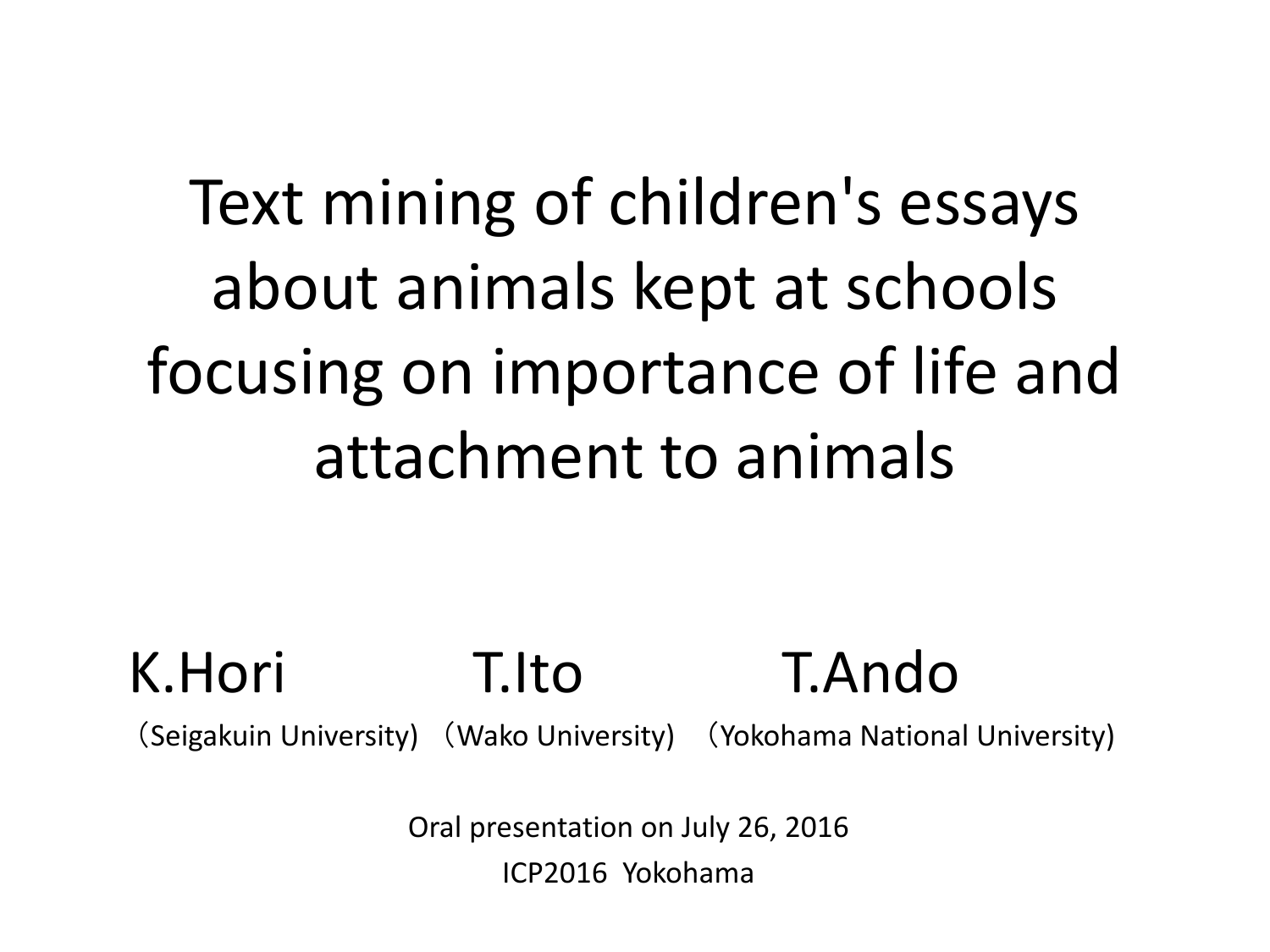## **Research Background**

### **Rearing Activities for School Animals in Japan**

Keeping animals at schools in Japan

 $\rightarrow$ An attempt that began in Meiji era. However, structural systems to incorporate such activities into school education is still insufficient.

From around 1980s,

veterinarians spontaneously began providing support in caring for school animals at their neighboring elementary schools. Ex. The Tokyo Veterinary Medical Association.**→As a part of their support project, they collected and published children's essays from model schools.**

**To examine the significance of animal rearing activities in school education.**→These children's essays are effective materials for analysis.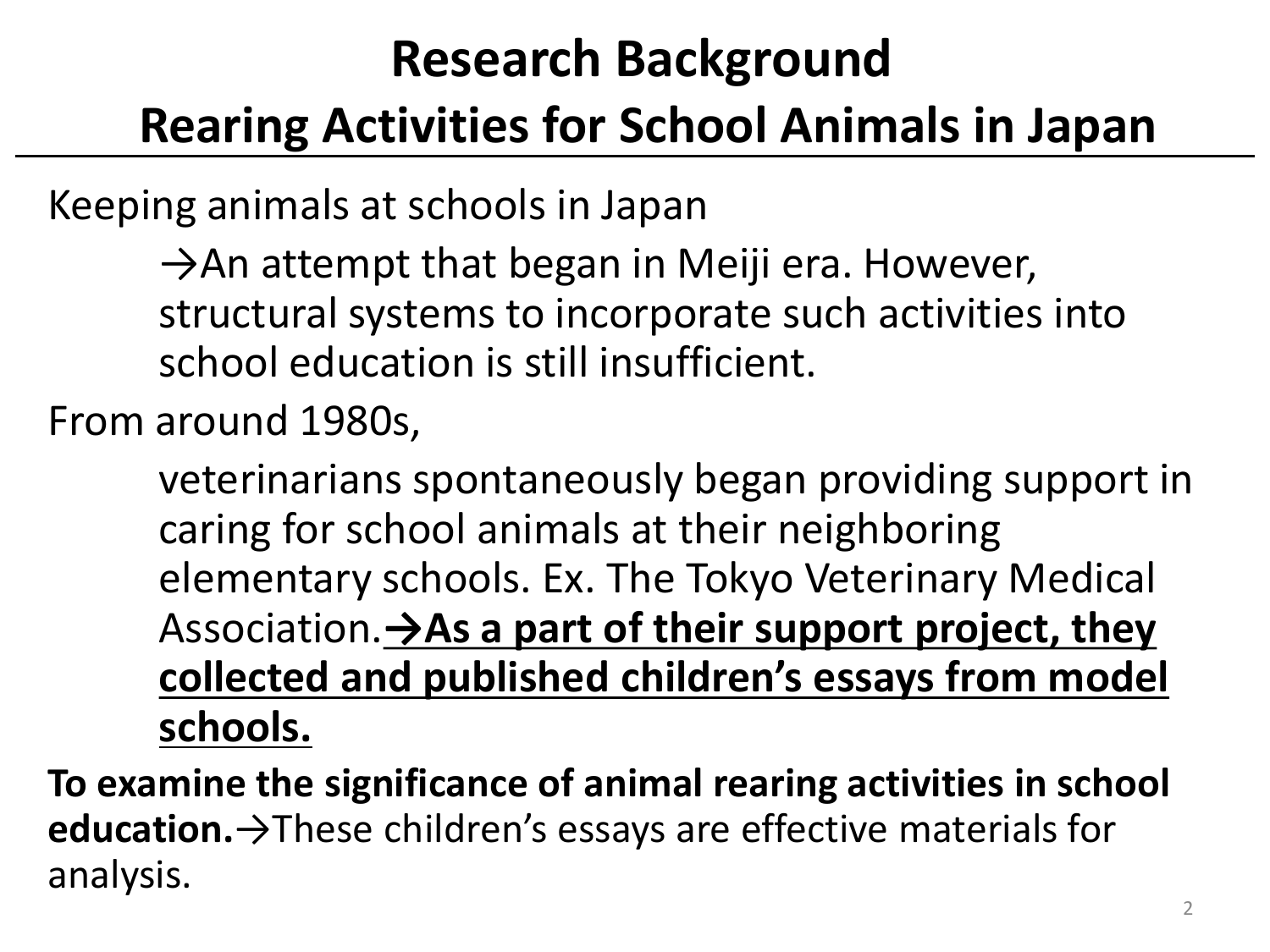Analysis of Essays: Generally focuses on sentence composition and comprehension abilities

 $\rightarrow$ Evaluation criterion change according to the developmental stages. Difficult to compare.

To investigate the significance of animal rearing activities: Must examine the actual experience of children while considering their different developmental stages.

 Method to examine the significance of animal rearing experience from essay analysis

=Utilization of text mining

Enables an exploratory examination on the significance of animal rearing experience, interaction with animals, development of feelings and affection, development of inter-human communication ability through animal caretaking activities, etc.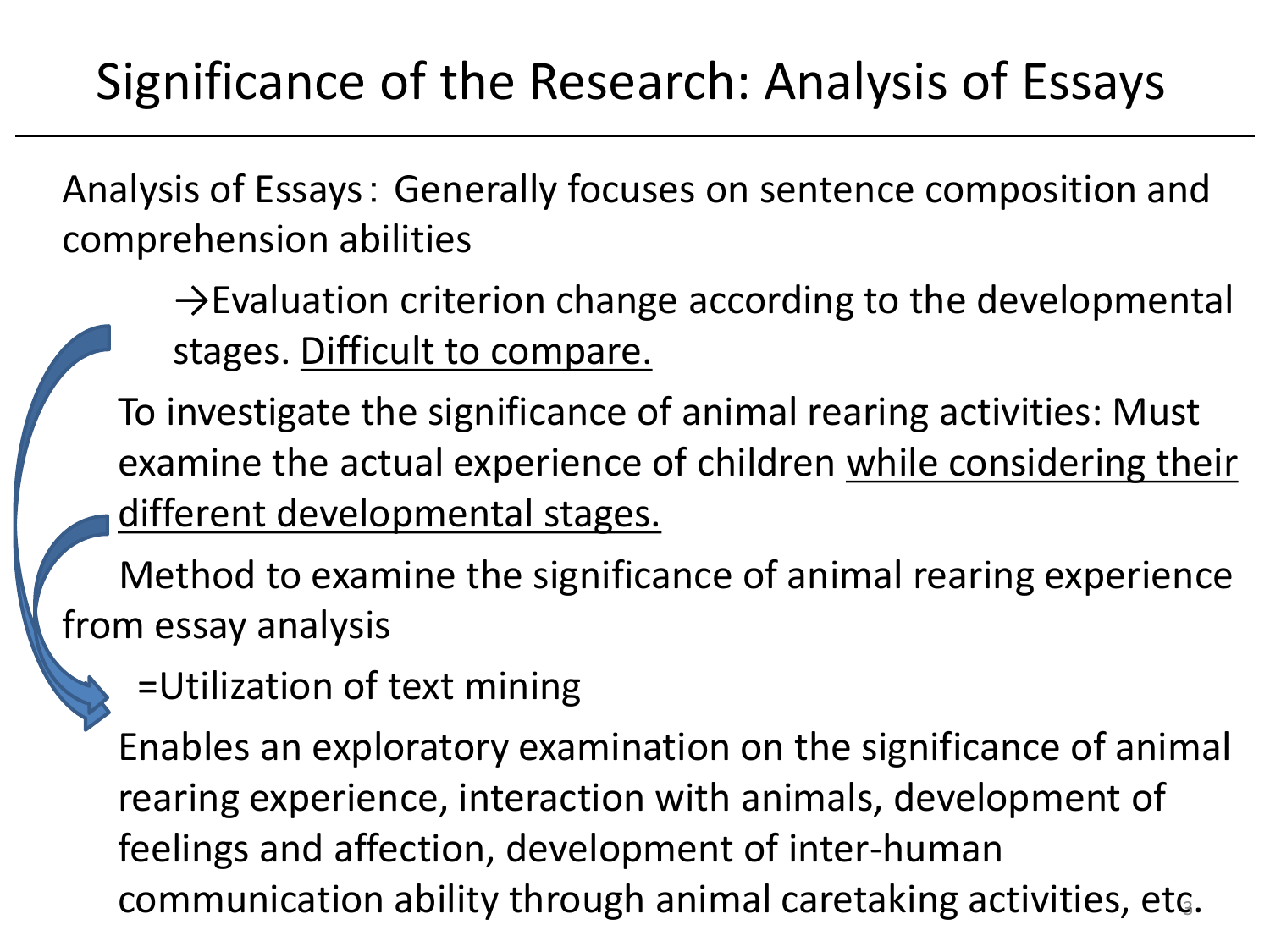# Research Objective

To analyze children's essays from model elementary schools with text mining, and conduct an exploratory investigation about what interest the children had in animals, what activities they were involved in, what feelings animal caring activities generated.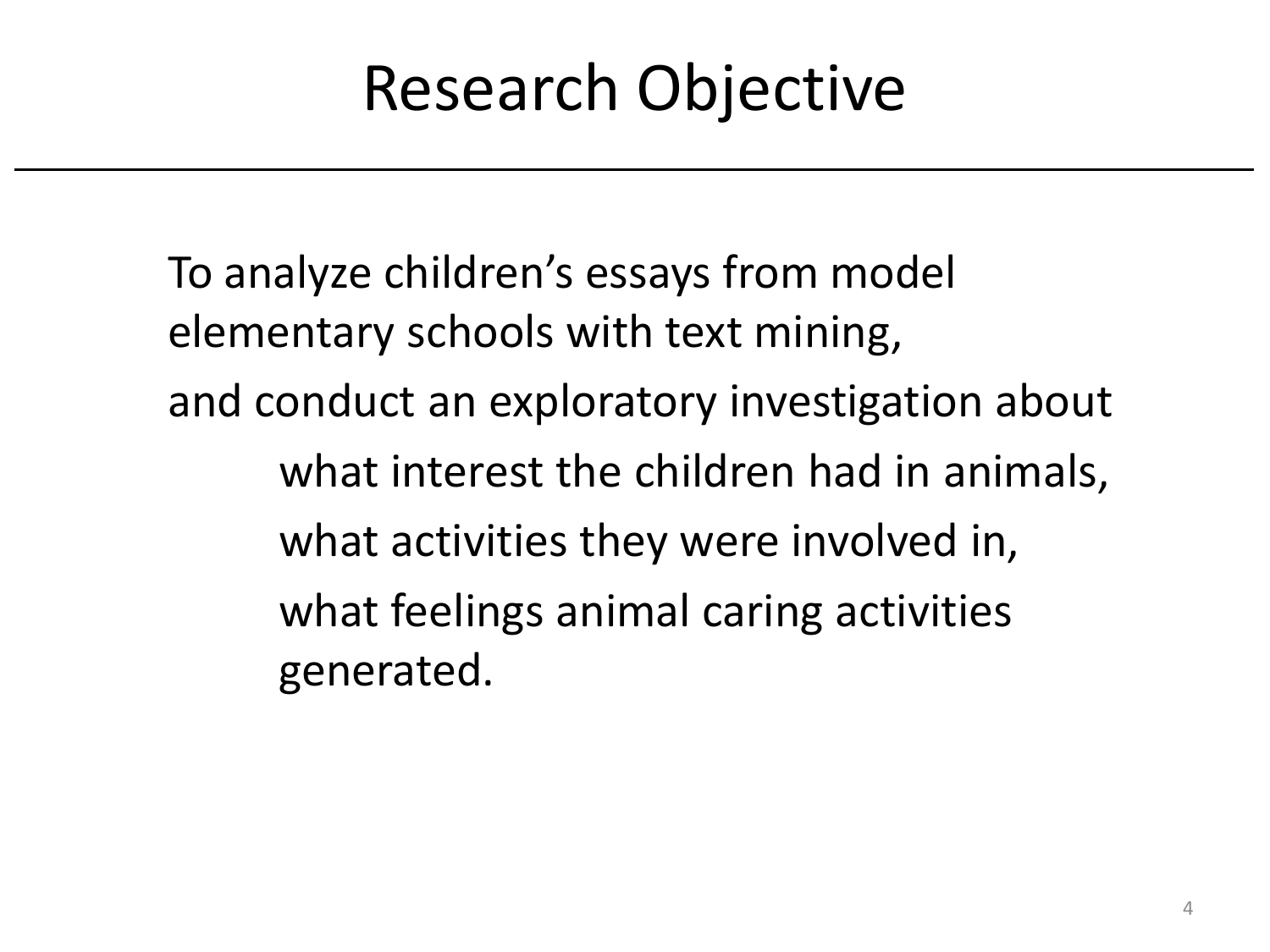# Method

Research Object: "Essays From Model School Project for Rearing School Animals" 4 Volumes, (2001-2004), prints 386 essays by elementary school students

Research Method: Converting essay contents into text data, and conducting analysis on content words with text mining methods.

Utilized Software: Text Mining Studio Ver.4.1 (Mathematical Systems Inc.)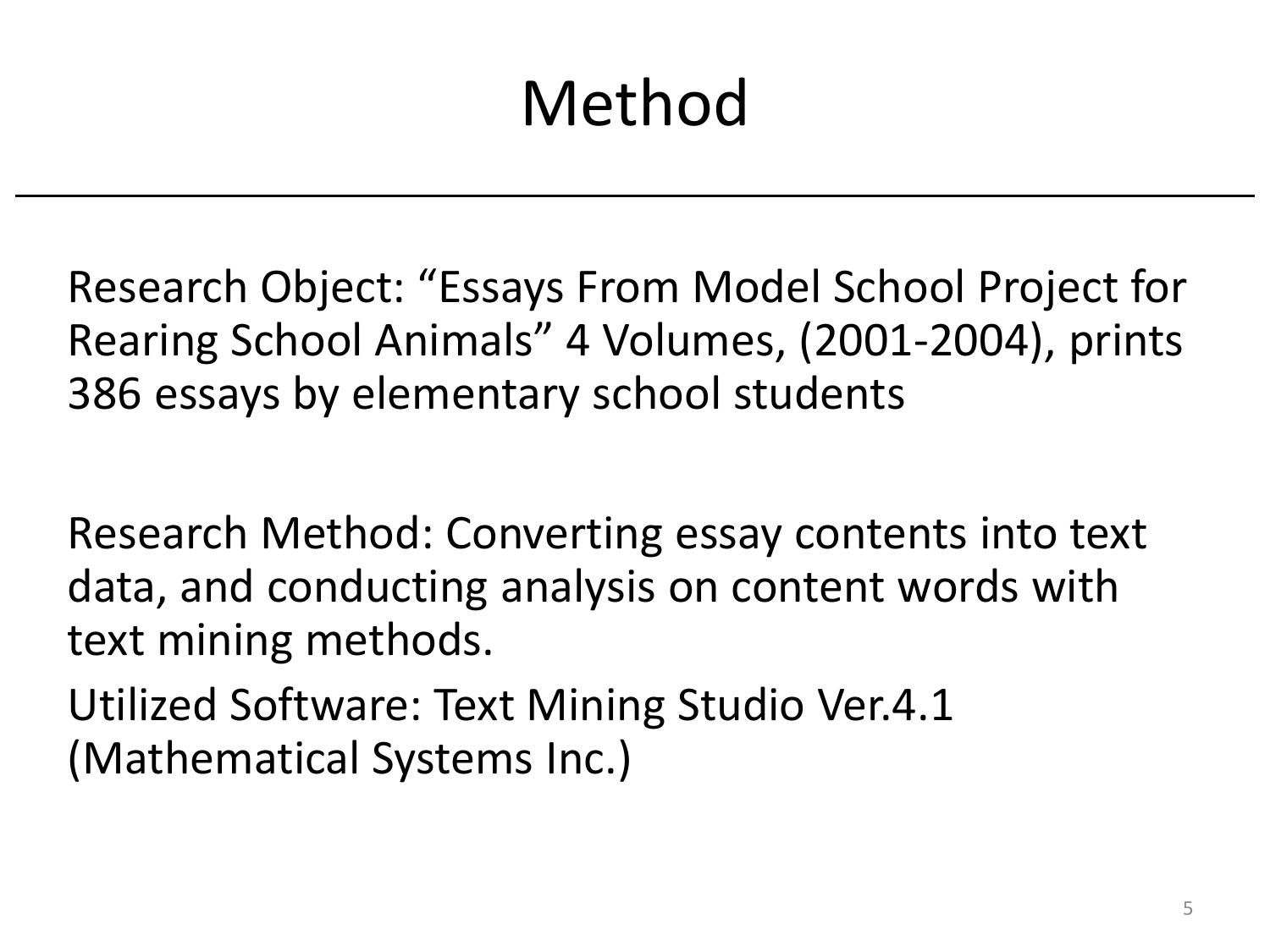## Result 1: Basic Information

- Target essays: essays written by 386 students
- Average character count per person: 326.3 characters
- Average sentence length: 14.6 characters for one sentence
- Total number of content words: 50417 words
- Total number of different words: 5313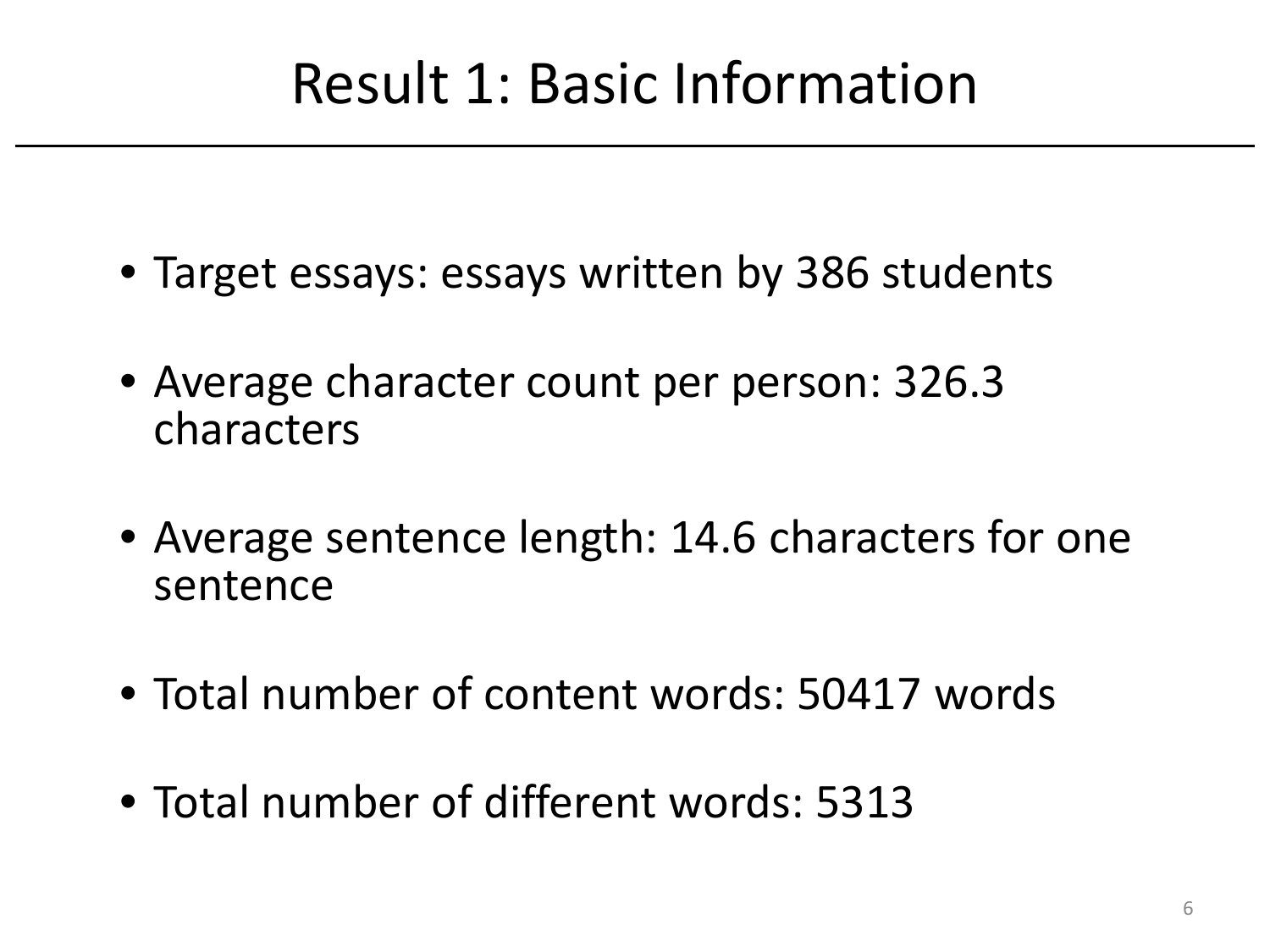Table1. Number of essays among class grades

Table2. Number of essays among higher and lower class grades

| Grade           | Number    |
|-----------------|-----------|
|                 | of essays |
| 1 <sup>st</sup> | 41        |
| 2 <sub>nd</sub> | 95        |
| 3 <sup>rd</sup> | 26        |
| 4 <sup>th</sup> | 87        |
| 5 <sup>th</sup> | 54        |
| 6 <sup>th</sup> | 82        |
| Unknown         |           |

| <b>Grade</b>                                                 | <b>Number of</b><br><b>Essays</b> |
|--------------------------------------------------------------|-----------------------------------|
| <b>Lower Grades</b><br>$(1st \sim 3rd)$                      | 162                               |
| <b>Higher Grades</b><br>$(4^{\text{th}} \sim 6^{\text{th}})$ | 223                               |
| Unknown                                                      |                                   |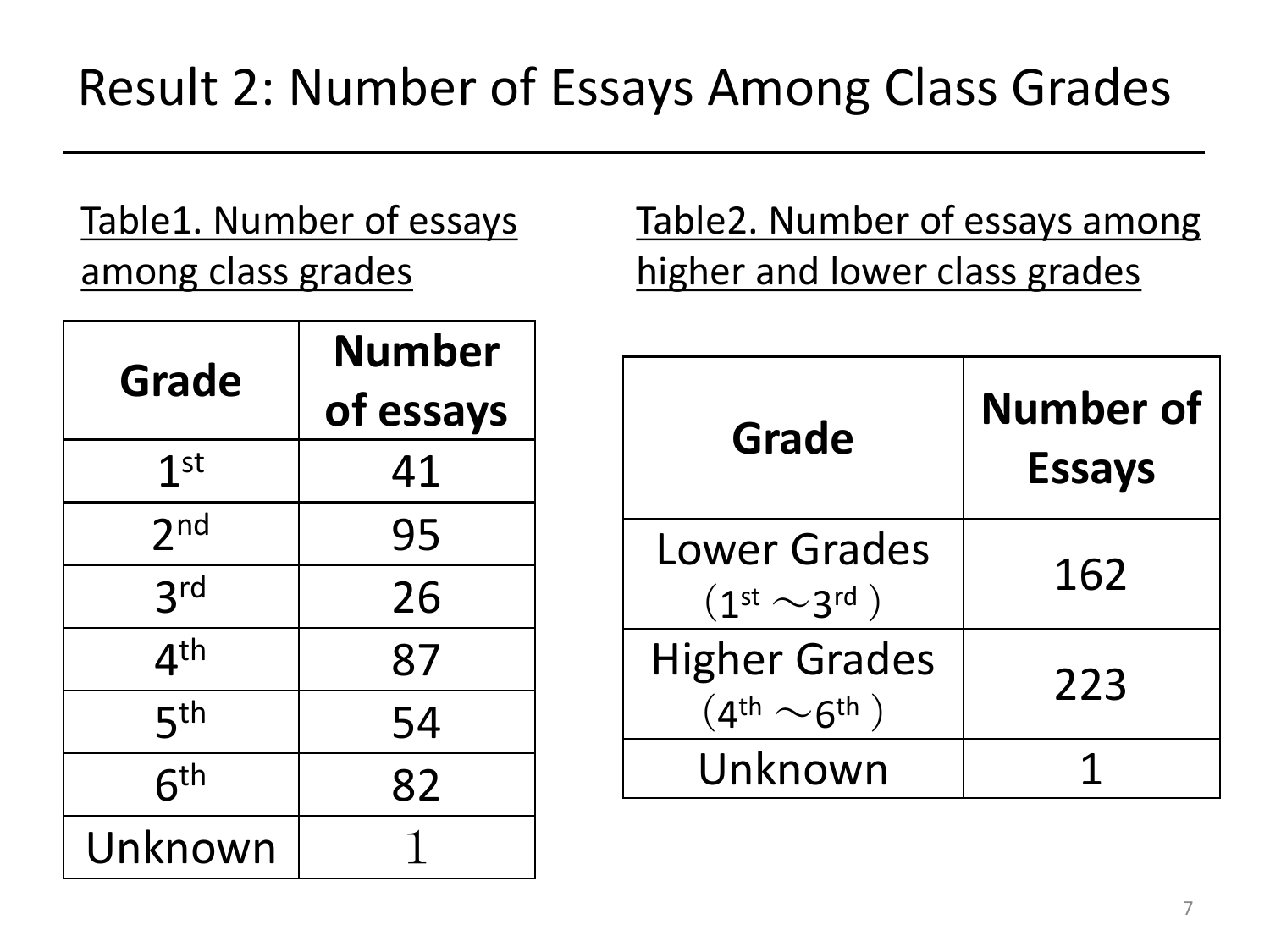# Result 3: High appearance words and commonly used words

### Table 3. High appearance words

| <b>Word</b>                                                      | think | rabbit | prese<br>nt | do   | say  | animal | banta<br>m | cleani<br>ng | care | cute          |
|------------------------------------------------------------------|-------|--------|-------------|------|------|--------|------------|--------------|------|---------------|
| Word<br>Class                                                    | verb  | noun   | verb        | verb | verb | noun   | noun       | noun         | noun | adjec<br>tive |
| Appea<br>rance<br>Frequ<br><b>ency</b> (N)<br>umber of<br>Words) | 1185  | 1116   | 434         | 424  | 400  | 365    | 357        | 317          | 298  | 293           |

### Table 4. Commonly used words

| Word                                | think | rabbit | present | do   | say  | cute          | perfor<br>m | See  | good          | school |
|-------------------------------------|-------|--------|---------|------|------|---------------|-------------|------|---------------|--------|
| <b>Word Class</b>                   | verb  | noun   | verb    | verb | verb | adjecti<br>ve | verb        | verb | adjecti<br>ve | noun   |
| <b>Number of</b><br>users (persons) | 310   | 215    | 209     | 183  | 182  | 181           | 161         | 158  | 156           | 152    |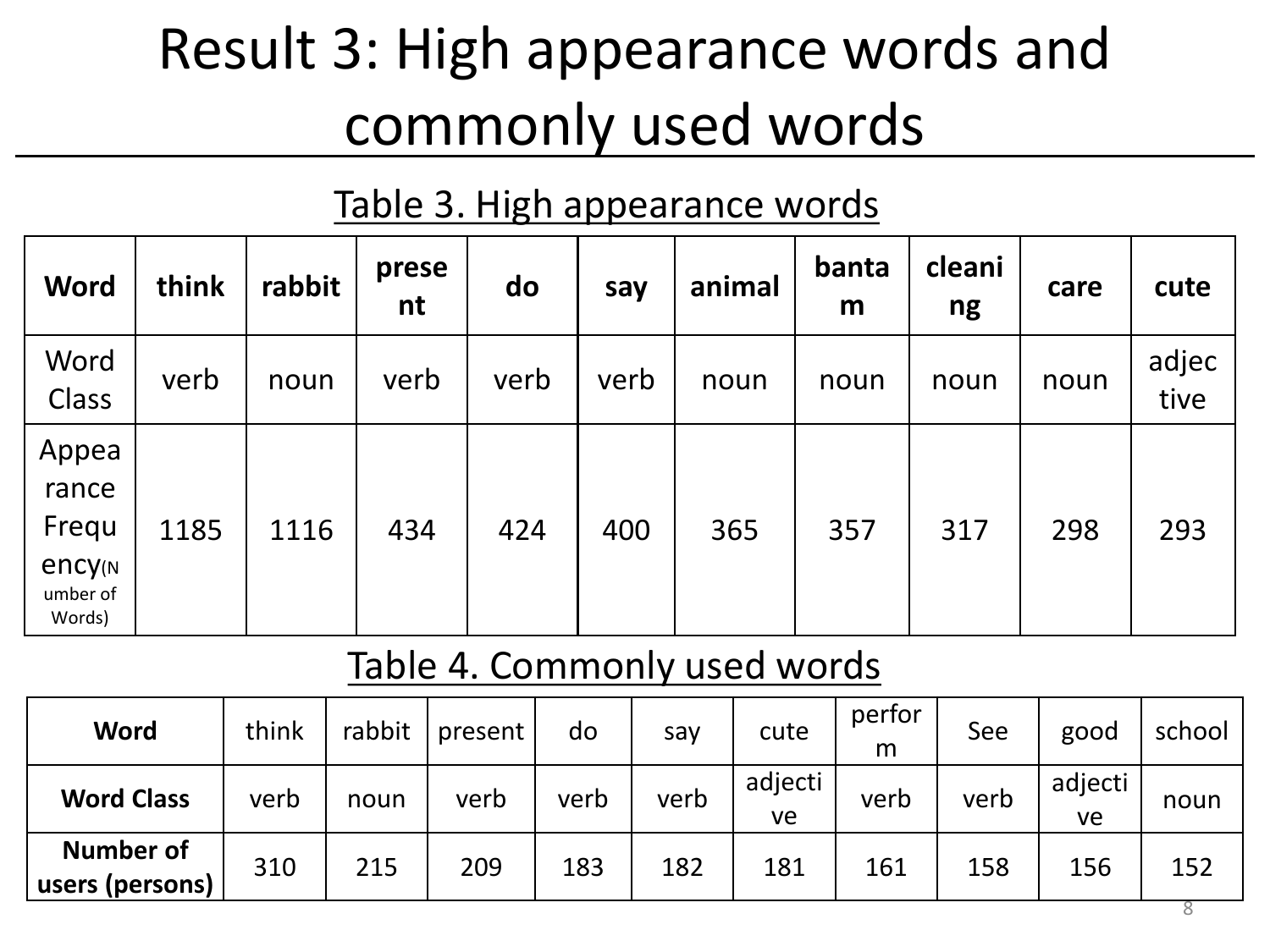### Result 4: Nouns = Topics and themes

#### Table 5. Usage frequency of Nouns

Frequently used general nouns among **higher** grades (Chi -squared test, p<.05)

|    | Word                      | Word<br><b>Class</b> | <b>Attribute</b> | <b>Total</b>     | Index     |
|----|---------------------------|----------------------|------------------|------------------|-----------|
|    |                           |                      | <b>Frequency</b> | <b>Frequency</b> | Value     |
| 1  | Animal                    | <b>Noun</b>          | 114              | 115              | 24.972392 |
| 2  | Shed                      | <b>Noun</b>          | 70               | 70               | 16.604236 |
| 3  | <b>Rearing shed</b>       | <b>Noun</b>          | 64               | 64               | 15.170692 |
| 4  | <b>Bantam</b>             | <b>Noun</b>          | 71               | 73               | 12.697738 |
| 5  | Cleaning                  | <b>Noun</b>          | 116              | 125              | 11.545253 |
| 6  | Committee                 | <b>Noun</b>          | 37               | 37               | 8.743799  |
| 7  | <b>Friends</b>            | <b>Noun</b>          | 33               | 33               | 7.795     |
| 8  | <b>Animals</b>            | <b>Noun</b>          | 27               | 27               | 6.373408  |
| 9  | <b>Vegetables</b>         | <b>Noun</b>          | 25               | 25               | 5.899972  |
| 10 | <b>Summer</b><br>vacation | <b>Noun</b>          | 48               | 51               | 5.767514  |
|    |                           |                      |                  |                  |           |

Frequently used general nouns among **lower** grades (Chi -squared test, p<.05) There were no distinguishable differences among words

#### 単語頻度表

|                | Word             | <b>Word Class</b> | <b>Frequency</b> |
|----------------|------------------|-------------------|------------------|
| 1              | <b>Rabbits</b>   | <b>Noun</b>       | 210              |
| 2              | Food             | <b>Noun</b>       | 162              |
| 3              | School           | <b>Noun</b>       | 145              |
| 4              |                  | <b>Noun</b>       | 135              |
| 5              | Animal           | <b>Noun</b>       | 129              |
| 6              | Person           | <b>Noun</b>       | 120              |
| 7              |                  | <b>Noun</b>       | 105              |
| 8              | Shed             | <b>Noun</b>       | 104              |
| 9              | Name             | <b>Noun</b>       | 95               |
| 10             | Water            | <b>Noun</b>       | 94               |
| 1 <sub>1</sub> | Chicken          | <b>Noun</b>       | 88               |
| 12             | <b>Bantam</b>    | <b>Noun</b>       | 78               |
| 13             | <b>Beginning</b> | <b>Noun</b>       | 78               |
| 14             | Dung             | <b>Noun</b>       | 76               |
| 15             | Teacher          | <b>Noun</b>       | 73               |
| 16             | Oneself          | <b>Noun</b>       | 66               |
| 17             | Hands            | <b>Noun</b>       | 62               |
| 18             | Female           | <b>Noun</b>       | 58               |
| 19             | House            | <b>Noun</b>       | 58               |
| 20             | Outside          | <b>Noun</b>       | 56               |

9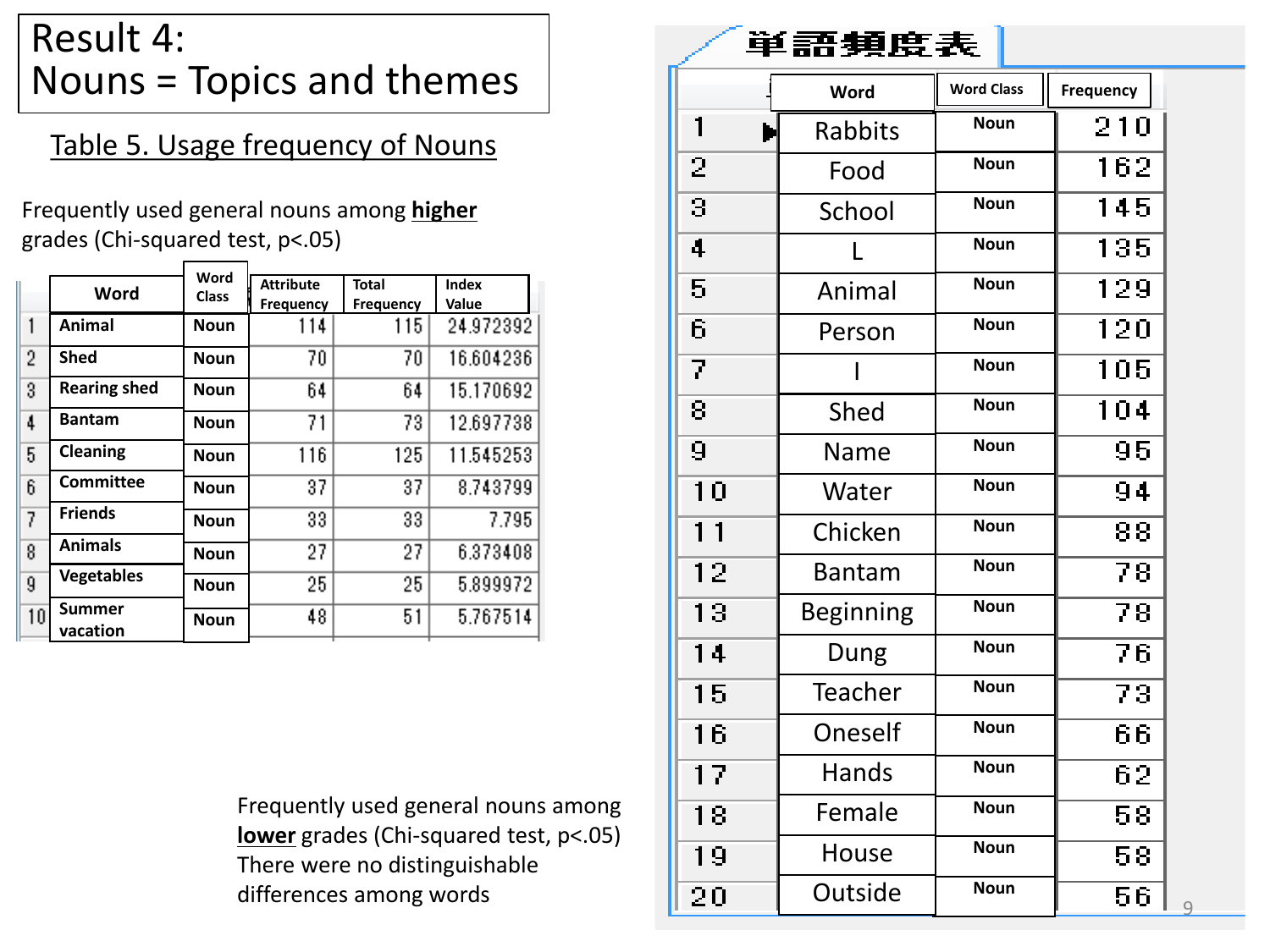### Result 5-1: Verbs = Actions

#### Table 6. Usage frequency of verbs

|           | <b>Word</b>                                          | <b>Word Class</b> | <b>Frequency</b>                  |
|-----------|------------------------------------------------------|-------------------|-----------------------------------|
| 1         | Present                                              | <b>Verb</b>       | 239                               |
| 2         | Do                                                   | <b>Verb</b>       | 179                               |
| з         | In that way                                          | <b>Verb</b>       | 163                               |
| 4         | Perform                                              | <b>Verb</b>       | 155                               |
| 5         | <b>See</b>                                           | <b>Verb</b>       | 141                               |
| 6         | <b>Enter</b>                                         | <b>Verb</b>       | 126                               |
| 7         | <b>Think</b>                                         | <b>Verb</b>       | 122                               |
| 8         | <b>Give</b>                                          | <b>Verb</b>       | $\overline{16}$<br>$\blacksquare$ |
| 9         | <b>Die</b>                                           | <b>Verb</b>       | 107                               |
| 10        | Eat                                                  | <b>Verb</b>       | 103                               |
| $1\quad1$ | GO(Chinese character)                                | <b>Verb</b>       | 102                               |
| 12        | Come(Japanese                                        | <b>Verb</b>       | 95                                |
| 13        | character)                                           | <b>Verb</b>       | 95                                |
| 14        | Not $+$ in that way                                  | <b>Verb</b>       | 89                                |
| 15        | <b>Come</b> (Chinese character)<br><b>Can become</b> | <b>Verb</b>       | 87                                |
| 16        | <b>Can enter</b>                                     | <b>Verb</b>       | 82                                |
| 17        | <b>Endeavor</b>                                      | <b>Verb</b>       | 80                                |
| 18        | <b>Touch</b>                                         | <b>Verb</b>       | 80                                |
| 19        | Say                                                  | <b>Verb</b>       | 71                                |
| 20        |                                                      | <b>Verb</b>       | 68                                |
|           | <b>GO(Japanese character)</b>                        |                   |                                   |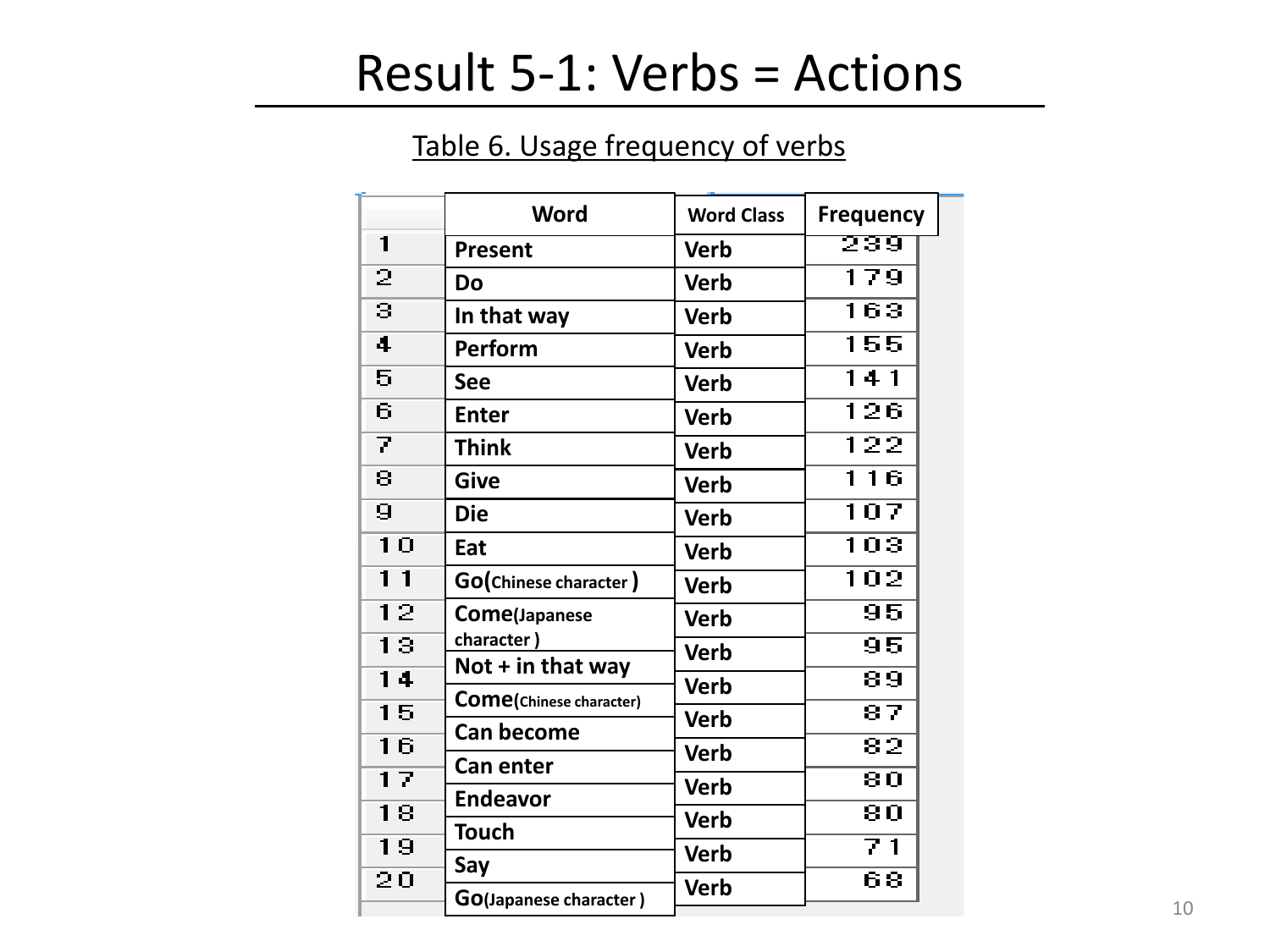Result 5-2:Usage frequency of verbs among higher and lower grades High group of usage frequency elicited from gap between expected value and actual value of verb usage frequency calculated from population ratio.

#### Table 7. Usage frequency of verbs among higher and lower grades

Frequently used verbs among **higher** grades (Chi-squared test, p<.05)

|    | 単語                | 品詞          | 属性頻度 | 全体頻度            | 指標値       |
|----|-------------------|-------------|------|-----------------|-----------|
| 1  | <b>Enter</b>      | <b>Verb</b> | 122  | 130             | 46.680749 |
| 2  | <b>Do</b>         | <b>Verb</b> | 160  | 182             | 38.698083 |
| 3  | <b>End</b>        | <b>Verb</b> | 50   | 50              | 25.548141 |
| 4  | <b>Deem</b>       | <b>Verb</b> | 95   | 109             | 21.142215 |
| 5  | <b>Judge</b>      | <b>Verb</b> | 38   | 38              | 19.416587 |
| 6  | <b>Have</b>       | <b>Verb</b> | 33   | 34              | 14.904684 |
| 7  | <b>Think</b>      | <b>Verb</b> | 31   | 32              | 13.882758 |
| 8  | <b>Teach</b>      | <b>Verb</b> | 44   | 49              | 12.696917 |
| 9  | Want + do best    | <b>Verb</b> | 31   | 33              | 11.925669 |
| 10 | Want + do         | <b>Verb</b> | 38   | 42              | 11.588229 |
| 11 | <b>Know</b>       | <b>Verb</b> | 26   | 27              | 11.327944 |
| 12 | <b>Put in</b>     | <b>Verb</b> | 71   | 84              | 10.836197 |
| 13 | Do best           | <b>Verb</b> | 74   | 88              | 10.411996 |
| 14 | <b>Put out</b>    | <b>Verb</b> | 38   | 43              | 9.63114   |
| 15 | $No + do$         | <b>Verb</b> | 22   | 23              | 9.284093  |
| 16 | <b>Give birth</b> | <b>Verb</b> | 17   | $\overline{17}$ | 8.686368  |
| 17 | <b>Begin</b>      | <b>Verb</b> | 17   | 17              | 8.686368  |
| 18 | <b>Take</b>       | <b>Verb</b> | 17   | 17              | 8.686368  |
| 19 | <b>Understand</b> | <b>Verb</b> | 55   | 65              | 8.53206   |
| 20 | <b>Be born</b>    | <b>Verb</b> | 28   | 31              | 8.435691  |
|    |                   |             |      |                 |           |

Frequently used verbs among **lower** grades (Chi-squared test, p<.05)

|        | 単語                | 品詞          |    | 属性頻度 全体頻度 | 指標値       |
|--------|-------------------|-------------|----|-----------|-----------|
| 1<br>N | <b>Touch</b>      | <b>Verb</b> | 35 | 83        | 43.971918 |
| 2      | Play              | <b>Verb</b> | 27 | 74        | 28.826164 |
| 3      | Go                | <b>Verb</b> | 22 | 59        | 24.150345 |
| 4      | Put               | <b>Verb</b> | 17 | 38        | 22.540303 |
| 5      | <b>Give</b>       | <b>Verb</b> | 32 | 115       | 20.21695  |
| 6      | <b>Say</b>        | <b>Verb</b> | 22 | 68        | 19.55168  |
| 7      | <b>Come</b>       | <b>Verb</b> | 40 | 156       | 19.011893 |
| 8      | <b>Present</b>    | <b>Verb</b> | 50 | 209       | 16.611387 |
| 9      | <b>Perform</b>    | <b>Verb</b> | 30 | 113       | 16.302771 |
| 10     | See(kanji)        | <b>Verb</b> | 36 | 144       | 15.271238 |
| 11     | <b>Stand</b>      | <b>Verb</b> | 14 | 41        | 13.603257 |
| 12     | <b>Shake</b>      | <b>Verb</b> | 8  | 13        | 13.101902 |
| 13     | <b>Sleep</b>      | <b>Verb</b> | 10 | 23        | 12.928379 |
| 14     | Pet               | <b>Verb</b> | 11 | 28        | 12.841617 |
| 15     | <b>End</b>        | <b>Verb</b> | 11 | 30        | 11.819691 |
| 16     | <b>Catch</b>      | <b>Verb</b> | 10 | 26        | 11.39549  |
| 17     | Run               | <b>Verb</b> | 6  | 7         | 11.231574 |
| 18     | <b>See</b>        | <b>Verb</b> | 12 | 36        | 11.221967 |
| 19     | <b>Want+ play</b> | <b>Verb</b> | 7  | 12        | 11.144813 |
| 20     | <b>Be pleased</b> | <b>Verb</b> | 8  | 17        | 11.058051 |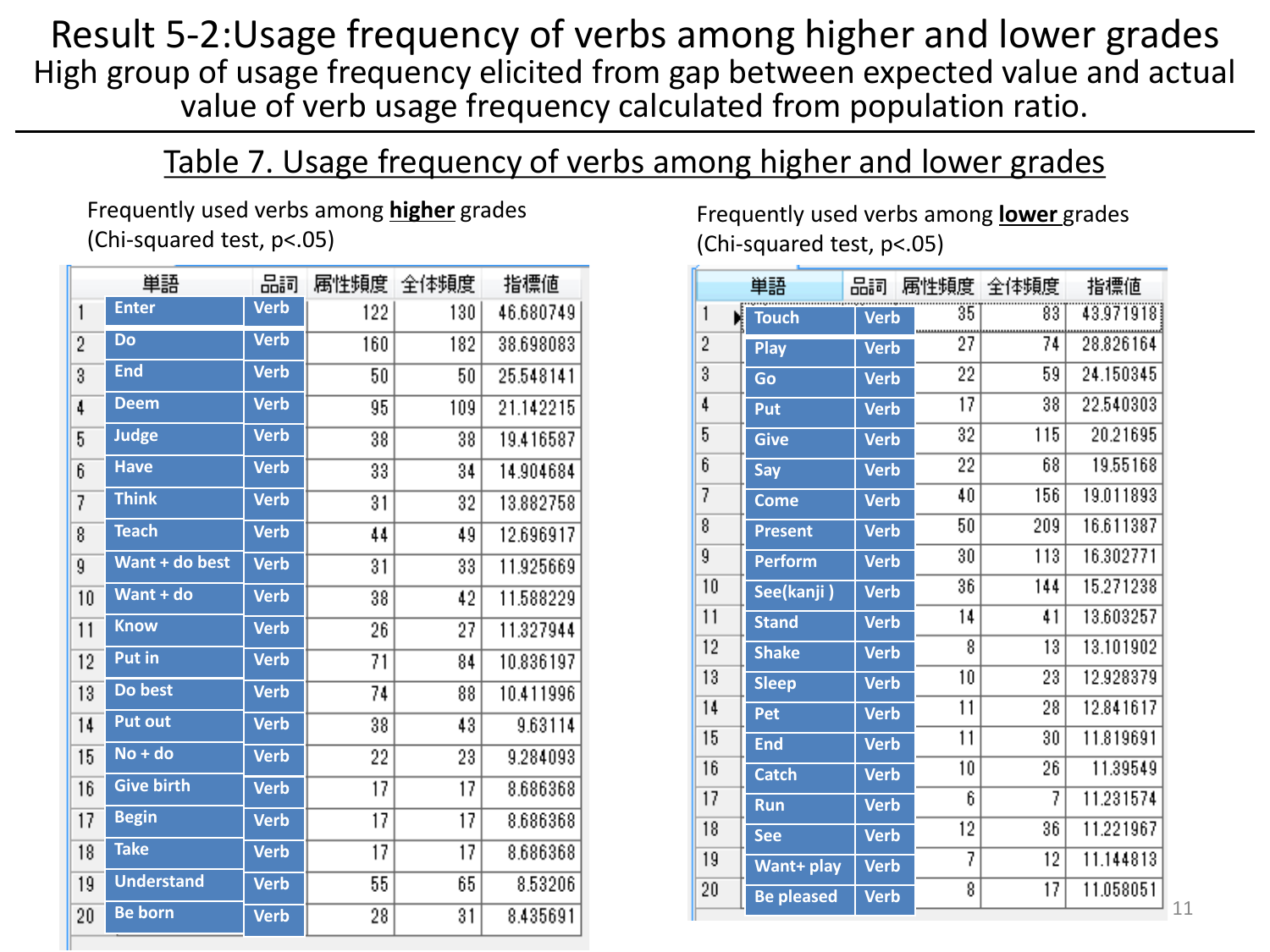### Result 6: Adjectives = Feelings and evaluation

#### Table 8. Usage frequency of Nouns

Frequently used adjectives among **higher** grades (Chi-squared test, p<.05)

|   | Word         | Word<br><b>Class</b> | <b>Attribute</b><br><b>Frequency</b> | <b>Total</b><br><b>Frequency</b> | <b>Index</b><br>Value |
|---|--------------|----------------------|--------------------------------------|----------------------------------|-----------------------|
|   | Hot          | Adjective            | 25                                   | 25.                              | 8,423115              |
|   | Many         | Adjective            | 3.                                   | 29                               | 8.280363              |
| 3 | <b>Scary</b> | Adjective            | 54                                   | 62                               | 4.96959               |
|   |              |                      |                                      |                                  |                       |

#### Frequently used adjectives among **lower** grades (Chi-squared test, p<.05)

|   | <b>Word</b>     | Word<br><b>Class</b> | <b>Attribute</b><br><b>Frequency</b> | <b>Total</b><br><b>Frequency</b> | Index<br>Value |  |
|---|-----------------|----------------------|--------------------------------------|----------------------------------|----------------|--|
|   | Warm            | <b>Adjective</b>     | 19                                   | 33                               | 19.318296      |  |
| 2 | Cute            | Adjective            | 63                                   | 178                              | 11.713769      |  |
| 3 | Quick           | Adjective            | 2                                    | η                                | 6.071312       |  |
|   | <b>Shameful</b> | Adjective            | 2                                    | η                                | 6.071312       |  |
| 5 | Friendly        | Adjective            | 5                                    | g                                | 4.585787       |  |
| 6 | <b>Red</b>      | Adjective            | 8                                    | 17                               | 4.554922       |  |
| 7 | Interesting     | Adjective            | 12                                   | 29                               | 4.336277       |  |

|        | <b>Word</b>        | <b>Word Class</b> | <b>Frequency</b> |
|--------|--------------------|-------------------|------------------|
| 1      | Good               | <b>Adjective</b>  | 156              |
| 2      | Cute               | Adjective         | 154              |
| 3      | <b>Happy</b>       | Adjective         | 133              |
| 4      | <b>Amazing</b>     | Adjective         | 132              |
| 5      | Fun                | Adjective         | 99               |
| 6      | Sad                | Adjective         | 70               |
| 7      | <b>Fast</b>        | Adjective         | 69               |
| 8      | <b>Small</b>       | Adjective         | 65               |
| 9      | <b>Big</b>         | Adjective         | 63               |
| 10     | <b>Scary</b>       | Adjective         | 60               |
| 11     | <b>White</b>       | Adjective         | 42               |
| 12     | <b>Kind</b>        | Adjective         | 37               |
| 13     | Gentle             | Adjective         | 37               |
| 14     | <b>Many</b>        | Adjective         | 33               |
| 15     | <b>New</b>         | Adjective         | 32               |
| 16     | Warm               | Adjective         | 31               |
| 17     | Cold               | Adjective         | 30               |
| 18     | Stinky             | Adjective         | 27               |
| 19     | <b>Interesting</b> | Adjective         | 27               |
| $20\,$ | Lonely             | Adjective         | 26               |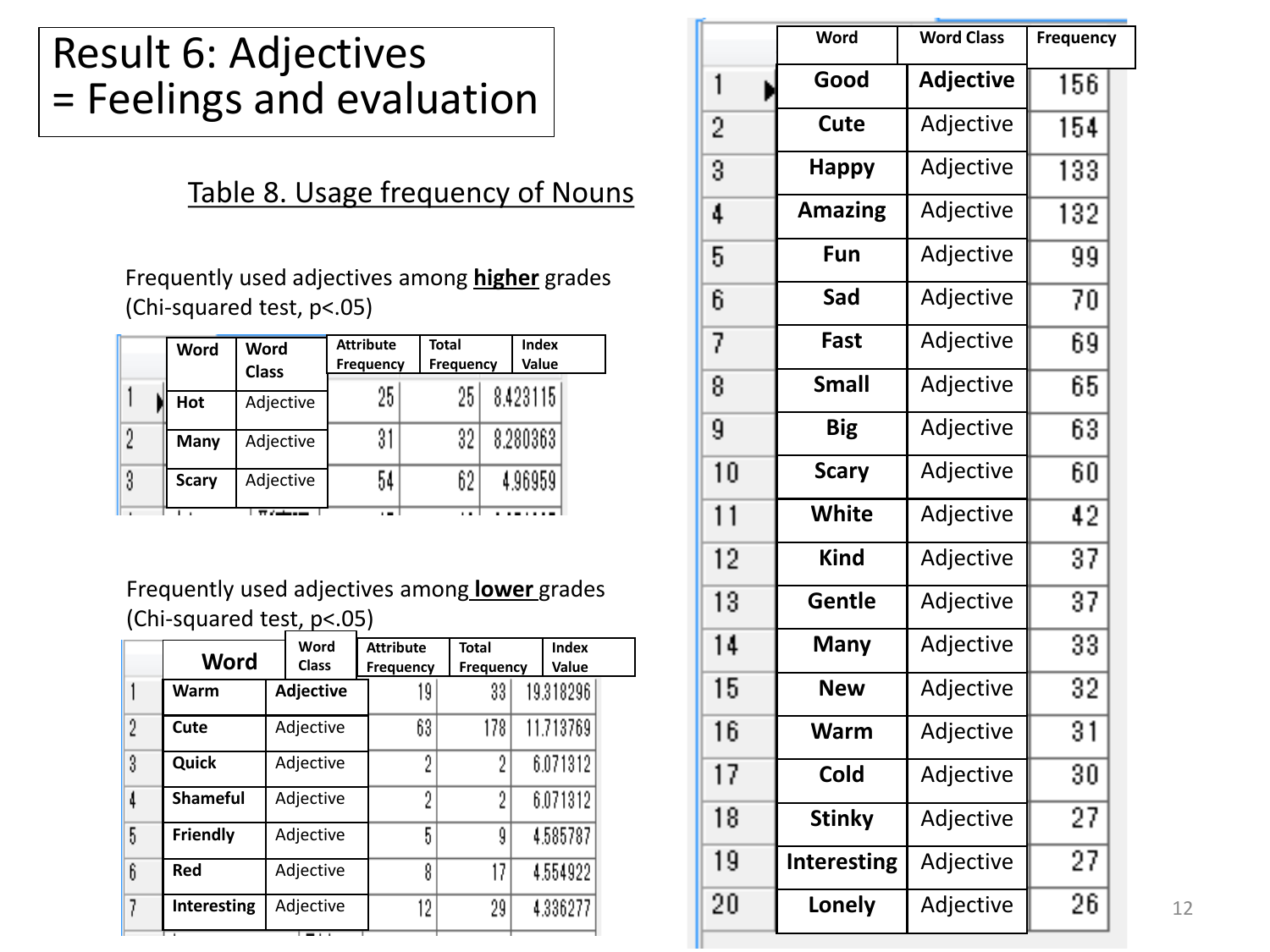## Discussion 1

**Nouns** (express topics and themes) $\rightarrow$  Rabbits appeared frequently (from high appearance words and commonly used words).

**Verbs** (express actions) → Both expressions of active expression and interest appeared. Estimated from combining analysis of usage frequency of verbs and subject-predicate relations among higher and lower grades.

 (Higher grades) were characterized by active participation, like "joining the animal rearing committee," (we) "feed" and "clean."

 (Lower grades) were characterized by expressions of interest rather than active participation, like "touch"(the animals), "play"(with the animals)" and "go" to the animal shed.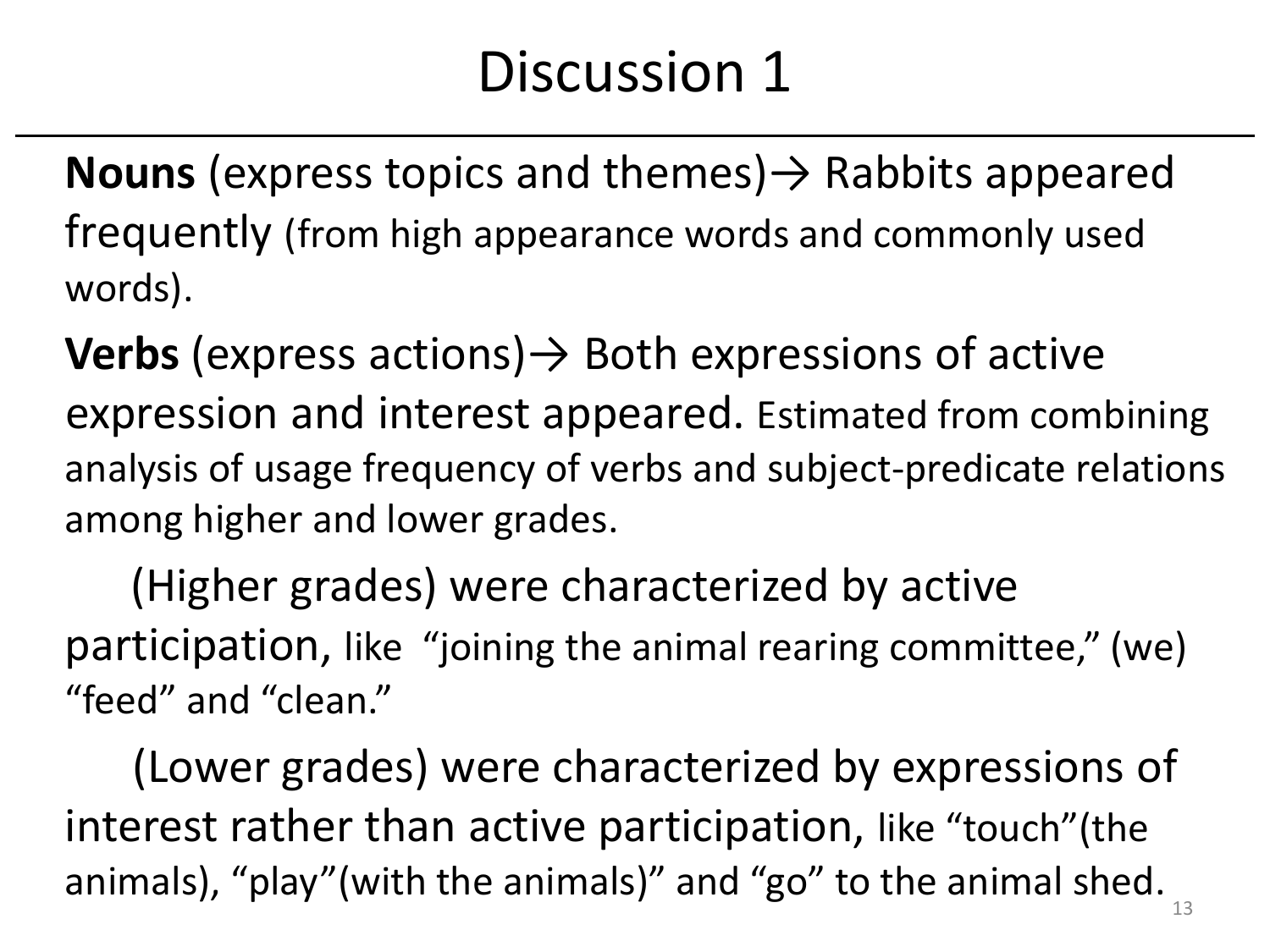# Result 7: Matching frequency of subject and predicate words



Figure 1. Matching frequency of subject and predicate words <sup>14</sup>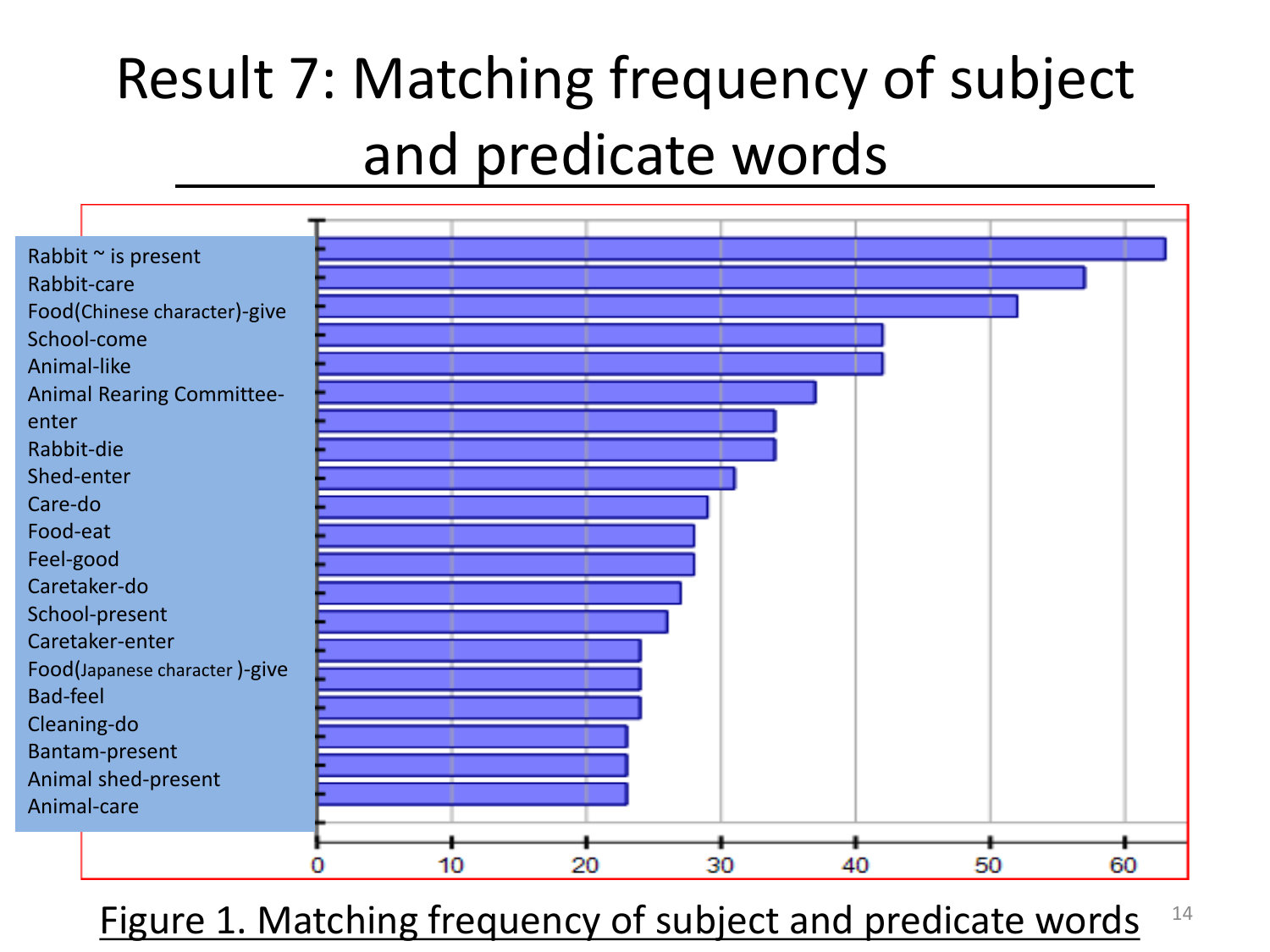# Discussion 2

**Adjectives** (express feelings and evaluation)

 $\rightarrow$  Feelings generated by keeping animals, and feelings experienced toward the animals were commonly positive.

 (Feelings generated from keeping animals ) "good," "happy," "fun"

(Toward animals) "cute," "amazing"

Comparison between word count of appearance frequency and commonly used language

 $\rightarrow$  Results reflected standpoints of "active participation" and "do not participate but show interest."

## **Overall, children were positive about animals and keeping animals regardless of their grades.**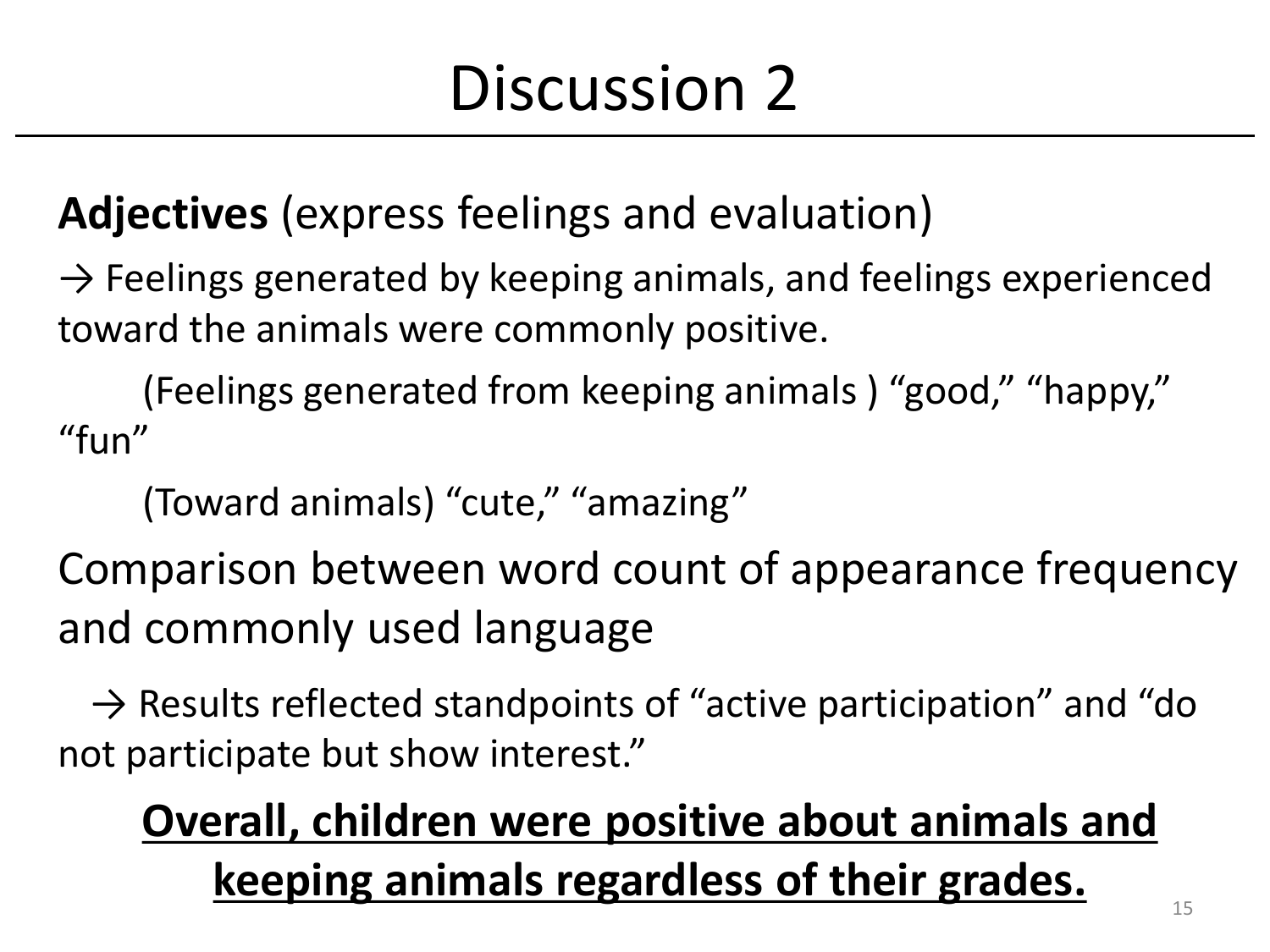# Result 8: Usage frequency of words among genders

#### Table 9. Usage frequency of words among genders

|                | s-girls               | <b>Index Value</b> | s-boys                  | <b>Index Value</b> | s-unknown          | <b>Index Value</b> |
|----------------|-----------------------|--------------------|-------------------------|--------------------|--------------------|--------------------|
| 1              | Love                  | 17.8               | <b>Die</b>              | 25.719             | <b>Recess</b>      | 25.845             |
| $\overline{2}$ | <b>Outside</b>        | 17.197             | <b>Deem</b>             | 21.16              | <b>Water</b>       | 25.75              |
| 3              | Like                  | 16.155             | <b>Do</b>               | 19.5               | <b>Change</b>      | 22.452             |
| 4              | Eat                   | 14.353 Go          |                         | 14.452             | Front              | 19.511             |
| 5              | <b>House</b>          |                    | 14.185 Work hard + want | 14.059             | Go out             | 17.814             |
| 6              | 6 <sup>th</sup> grade | 12.224 Live        |                         | 13.945             | Put in             | 17.362             |
| 7              | Touch + cannot        | 9.803 Task         |                         | 13.716             | <b>Rearing</b>     | 17.249             |
| 8              | <b>Touch</b>          |                    | 9.667 Teacher           | 13.64              | Two people         | 16.325             |
| 9              | <b>Shed</b>           |                    | 9.523 Give to me        | 12.461             | <b>Strength</b>    | 16.099             |
| 10             | $Can + not$           |                    | 9.356 Rabbit            | 12.305             | <b>Dislike</b>     | 15.873             |
| 11             | Well                  |                    | 9.064 Listen            | 11.496             | <b>Tasty</b>       | 15.307             |
| 12             | <b>Think</b>          |                    | 9.056 Wear              | 11.293             | <b>Black</b>       | 15.081             |
| 13             | Perform               | 8.936 Day          |                         | 11                 | Food               | 14.873             |
| 14             | <b>Present</b>        |                    | 8.497 Escape            | 10.404             | <b>Take</b>        | 14.855             |
| 15             | <b>Person</b>         |                    | 8.473 Chicken(鶏)        | 10.328             | Interesting        | 14.741             |
| 16             | <b>Greenland</b>      | 8.445              | <b>Take</b>             | 10.126             | Is there           | 14.534             |
| 17             | <b>Boss</b>           |                    | 8.445 Work hard         | 10.099             | <b>Two animals</b> | 14.289             |
| 18             | Good                  |                    | 8.181 Rearing           | 10.099             | <b>One animal</b>  | 13.837             |
| 19             | <b>Receive</b>        |                    | 8.149 Dung              | 9.592              | Calm               | 13.723             |
| 20             | <b>Teach</b>          |                    | 7.854 Change            | 9.39               | <b>Chicken</b>     | 13.384             |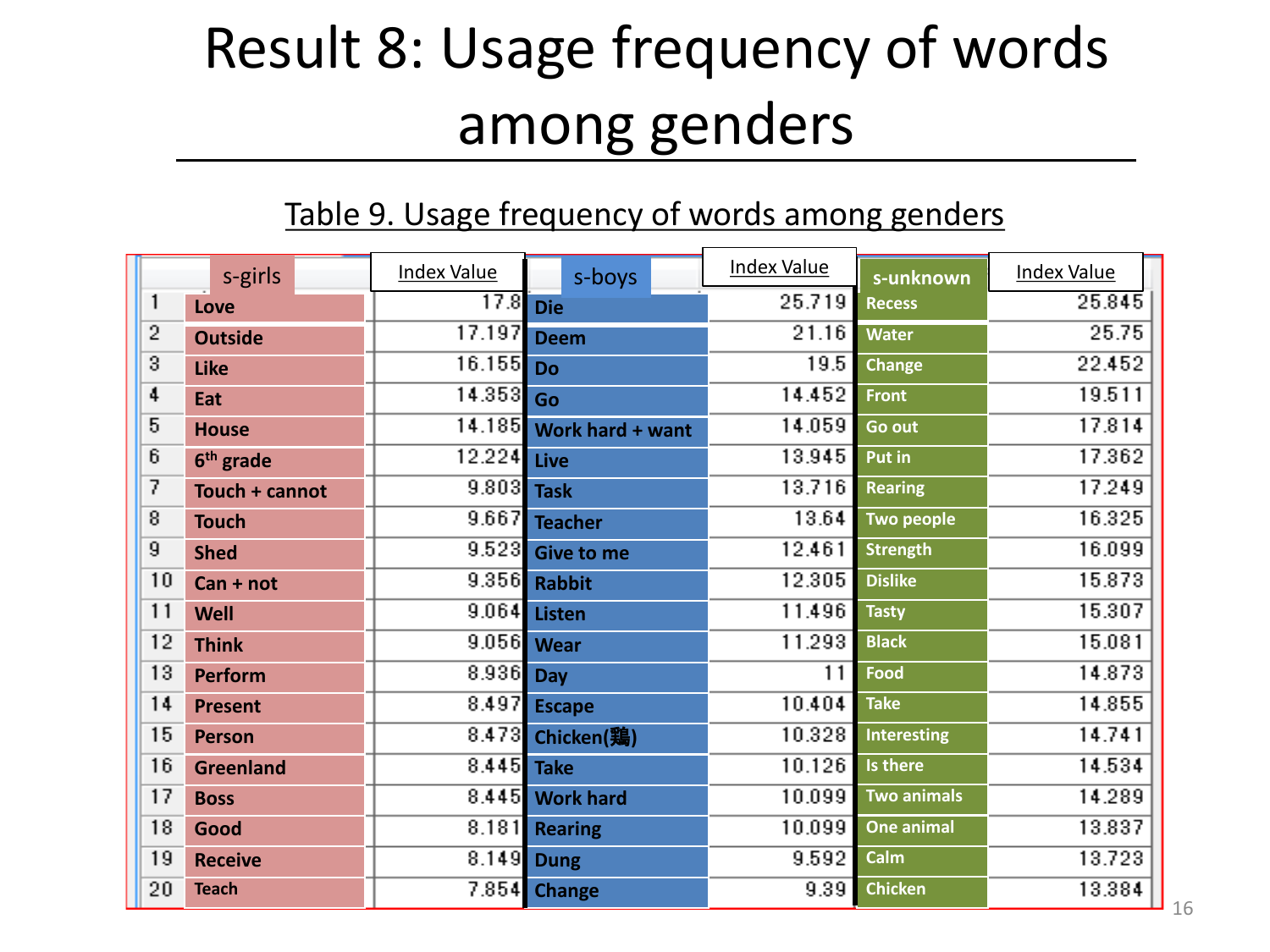### Result 9: Positive and negative common noun expressions



Figure 2. Positive and negative common noun expressions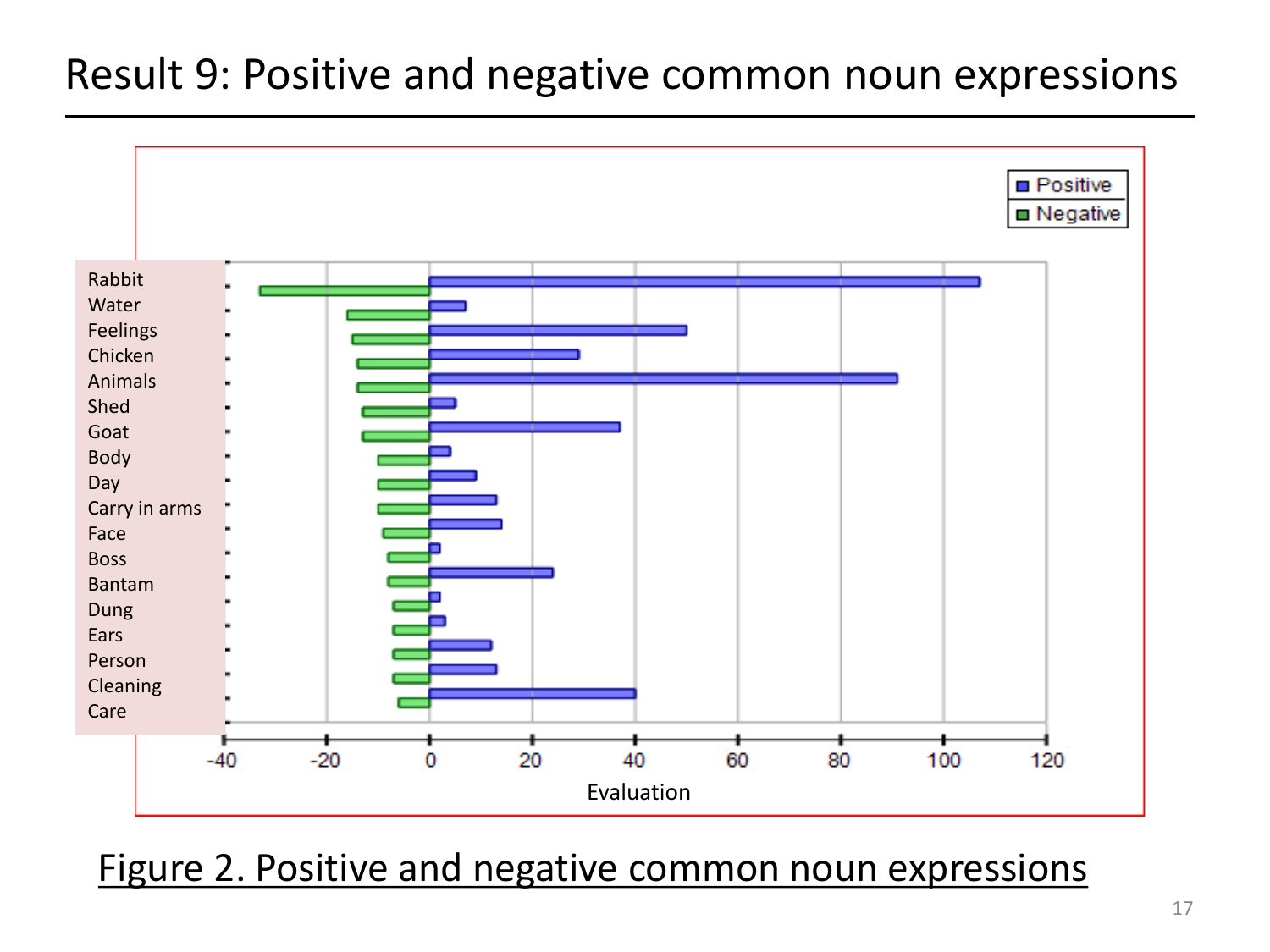# Discussion 3

1. From usage frequency of verbs among genders:

Girls: Naturally had affectionate and nurturing point of view toward animals. Ex. "like (love)" "(animals) eat," "touch," "cannot touch," "well," "present," "outside."

Boys: Captured it as a task. Attained observations from continuously being around life and death. Ex. "I want to work hard," "task," "teacher, "die," "live," "escape."

2. From the sorting results of positive and negative depictions of nouns:

(Utilization of Text Mining Studio Ver.)

Rabbit $\rightarrow$  Depicted most in both the positive and negative context.

Other nouns→Less negative expressions. Very positive expressions for nouns like feelings, animal, goat, bantam, care, etc.